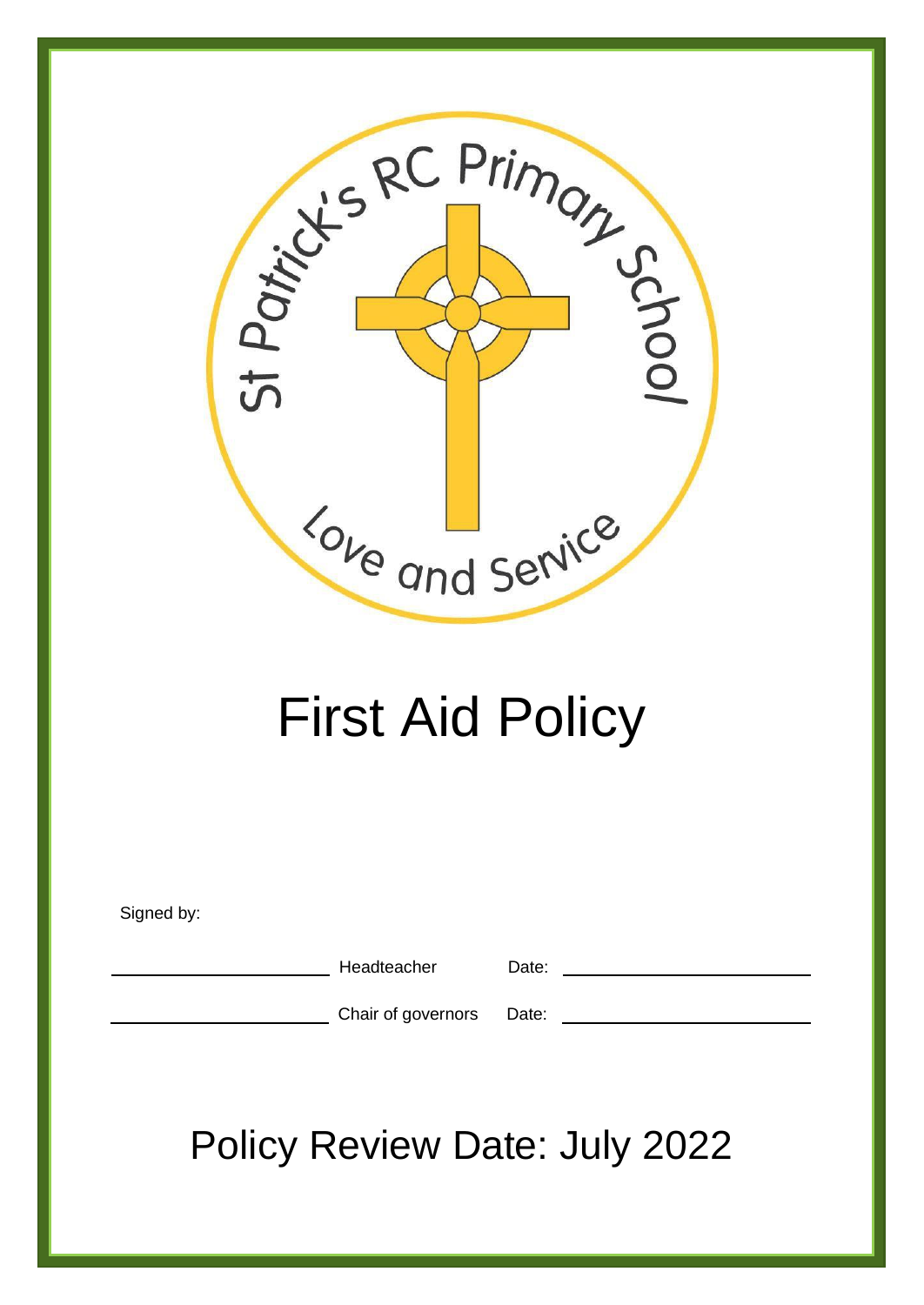# **Contents:**

#### **Statement of intent**

- 1. **Legal framework**
- 2. Aims
- 3. First aiders
- 4. Emergency procedures
- 5. Reporting to parents
- 6. Offsite visits and events
- 7. Storage of medication
- 8. Illnesses
- 9. Allergens
- 10. PPE
- 11. Consent
- 12. Monitoring and review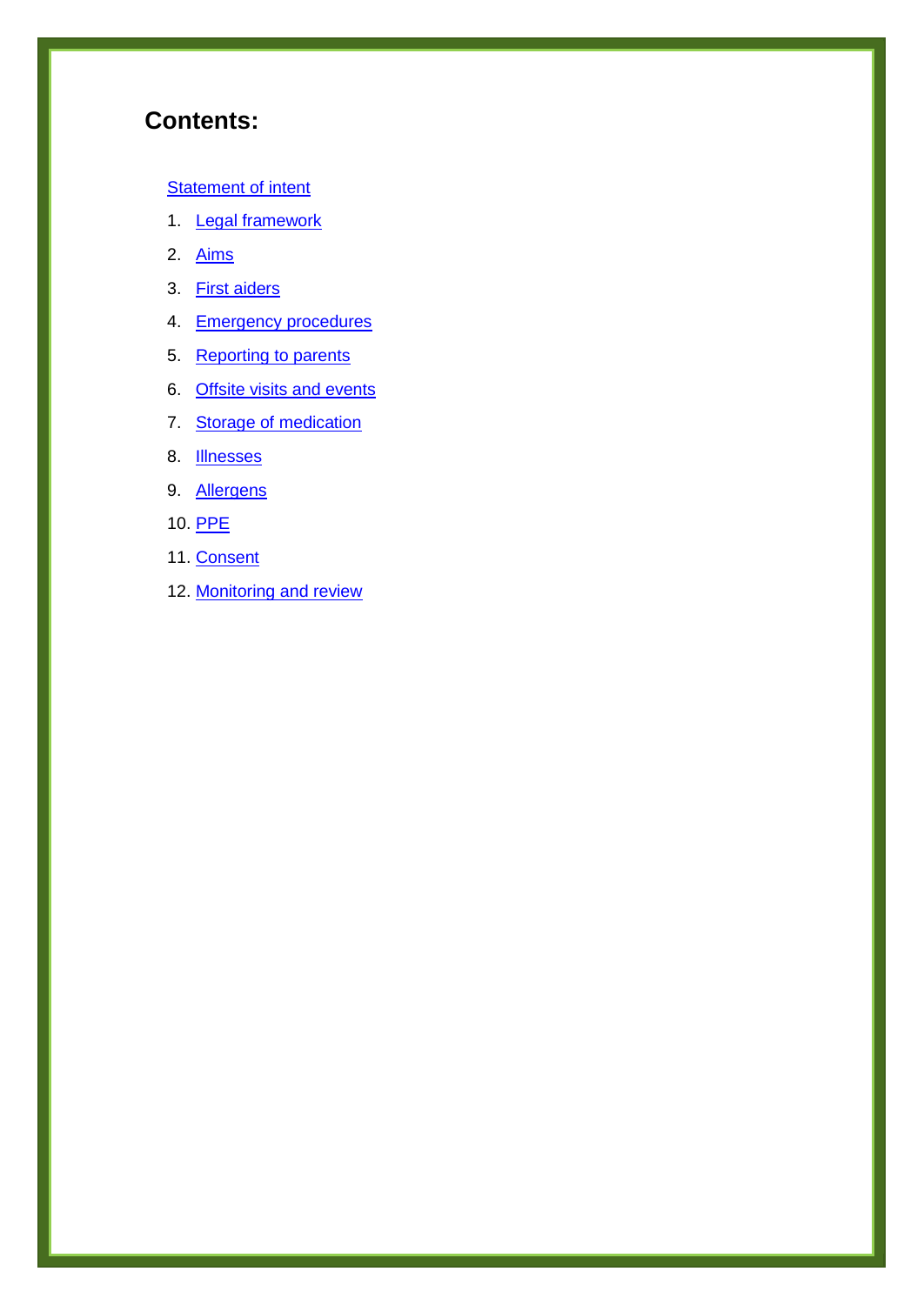## **Statement of intent**

St Patrick's R.C Primary School is committed to providing emergency first aid provision in order to deal with accidents and incidents affecting staff, pupils and visitors. The arrangements within this policy are based on the results of a suitable and sufficient risk assessment carried out by the school in regard to all staff, pupils and visitors.

The school will take every reasonable precaution to ensure the safety and wellbeing of all staff, pupils and visitors. Details of such precautions are noted in the following policies:

- □ Health and Safety Policy
- Behavioural Policy
- □ Child Protection and Safeguarding Policy
- □ Lone Working Policy
- □ Supporting Pupils with Medical Conditions Policy
- □ Allergen and Anaphylaxis Policy
- □ Educational Visits and School Trips Policy

The school's Pastoral Manager has overall responsibility for ensuring that the school has adequate and appropriate first aid equipment, facilities and personnel, and for ensuring that the correct first aid procedures are followed.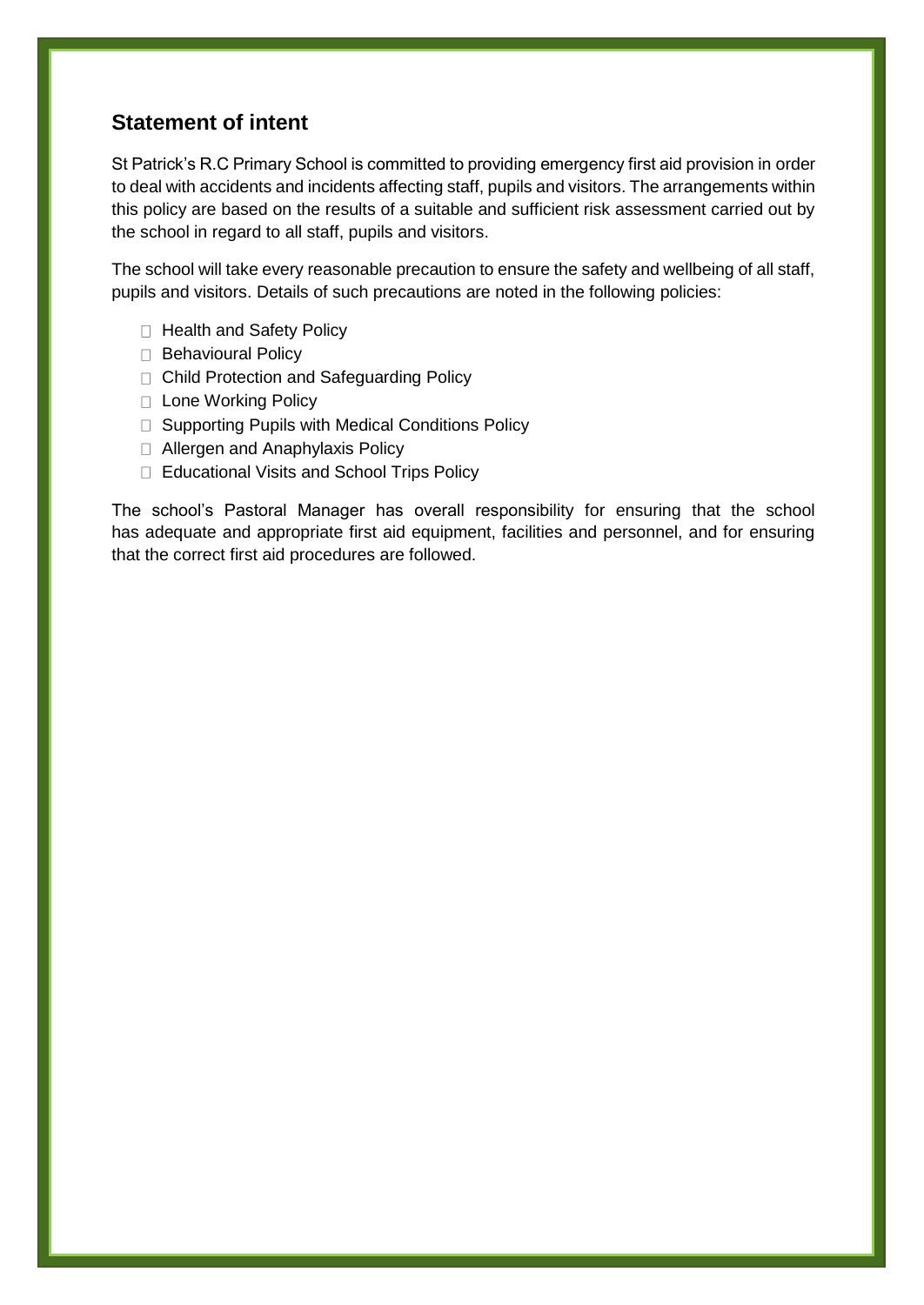# **Legal framework**

- 1.1. This policy has due regard to legislation and statutory guidance, including, but not limited to, the following:
	- □ Health and Safety at Work etc. Act 1974
	- □ The Health and Safety (First Aid) Regulations 1981
	- □ The Management of Health and Safety at Work Regulations 1999
	- $\Box$  DfE (2015) 'Supporting pupils at school with medical conditions'
	- □ DfE (2000) 'Guidance on First Aid for Schools'
	- $\Box$  DfE (2018) 'Automated external defibrillators (AEDs)'

### **2. Aims**

- 2.1. All staff will read and be aware of this policy, know who to contact in the event of any illness, accident or injury, and ensure that this policy is followed.
- 2.2. Staff will always use their best endeavours to secure the welfare of pupils.
- 2.3. Anyone on the school premises is expected to take reasonable care for their own and other's safety.
- 2.4. The aims of this policy are to:
	- $\Box$  Ensure that the school has adequate, safe and effective first aid provision for every pupil, member of staff and visitor to be well looked after in the event of any illness, accident or injury, no matter how major or minor.
	- $\Box$  Ensure that staff and pupils are aware of the procedures in the event of any illness, accident or injury.
	- $\Box$  Ensure that medicines are only administered at the school when express permission has been granted for this.
	- $\Box$  Ensure that all medicines are appropriately stored.
	- □ Promote effective infection control.
- 2.5. Nothing in this policy will affect the ability of any person to contact the emergency services in the event of a medical emergency. For the avoidance of doubt, staff should dial 999 in the event of a medical emergency before implementing the terms of this policy and make clear arrangements for liaison with ambulance services on the school site.
- 2.6. To achieve the aims of this policy, the school will have suitably stocked first aid boxes in line with the assessment of needs. Where there is no special risk identified, a minimum provision of first aid items will be as follows:
	- $\Box$  A leaflet giving general advice on first aid
	- □ 20 individually wrapped sterile adhesive dressings, of assorted sizes
	- $\Box$  2 sterile eye pads
	- $\Box$  4 individually wrapped triangular bandages, preferably sterile
	- □ 1 Sterotape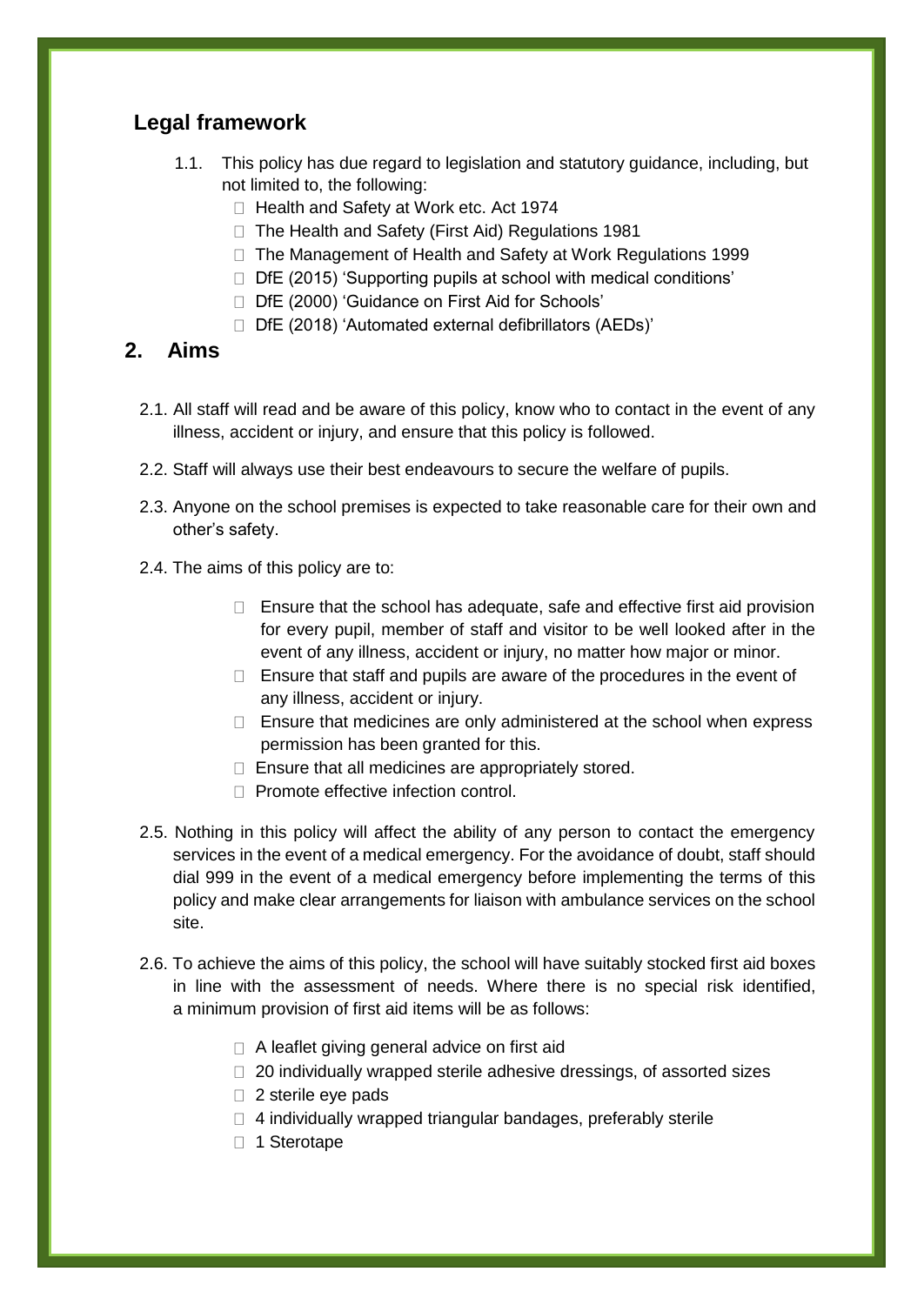- $\Box$  6 medium-sized (approximately 12cm x 12cm) individually wrapped sterile unmedicated wound dressings
- $\Box$  2 large-sized (approximately 18cm x 18cm) individually wrapped sterile unmedicated wound dressings
- $\Box$  1 pair of disposable gloves
- □ 1 tourniquet
- $\Box$  Equivalent or additional items are acceptable
- □ All first aid containers will be identified by a white cross on a green background
- 2.7. The lead first aider is responsible for examining the contents of first aid boxes, including any mobile first aid boxes for offsite use – these will be frequently checked and restocked as soon as possible after use. Items will be safely discarded after the expiry date has passed.
- 2.8. First aid boxes are in the following areas:
	- $\Box$  In KS1 and KS2 corridor cupboard opposite toilets
	- EYFS
	- □ Before and After School Club
	- □ With every first aider

#### **3. First aiders**

- 3.1. The main duties of first aiders will be to administer immediate first aid to pupils, staff or visitors, and to ensure that an ambulance or other professional medical help is called, when necessary.
- 3.2. First aiders will ensure that their first aid certificates are kept up-to-date through liaison with the lead first aider.
- 3.3. Each classroom's first aiders will be responsible for ensuring all first aid kits are properly stocked and maintained. The first aid appointed person(s) will be responsible for maintaining supplies.

| <b>Name</b>       | <b>Area of School</b> | <b>Hours</b>  | <b>Expiry date</b> |
|-------------------|-----------------------|---------------|--------------------|
| Keeley Jordan     | KS1                   | $8:30 - 3:30$ | 08.09.2023         |
| Victoria Wood     | KS1                   | $7:30 - 3:30$ | 08.11.22           |
| Marie Parkin      | KS <sub>2</sub>       | $8:45 - 2:45$ | 21.09.20           |
| Michelle Ashworth | KS1                   | $8:30 - 3:30$ | 14.06.2023         |
| Magda Rosinska    | KS1                   | $8:30 - 3:30$ | 12.04.21           |

3.4. The current first aid appointed person(s) are: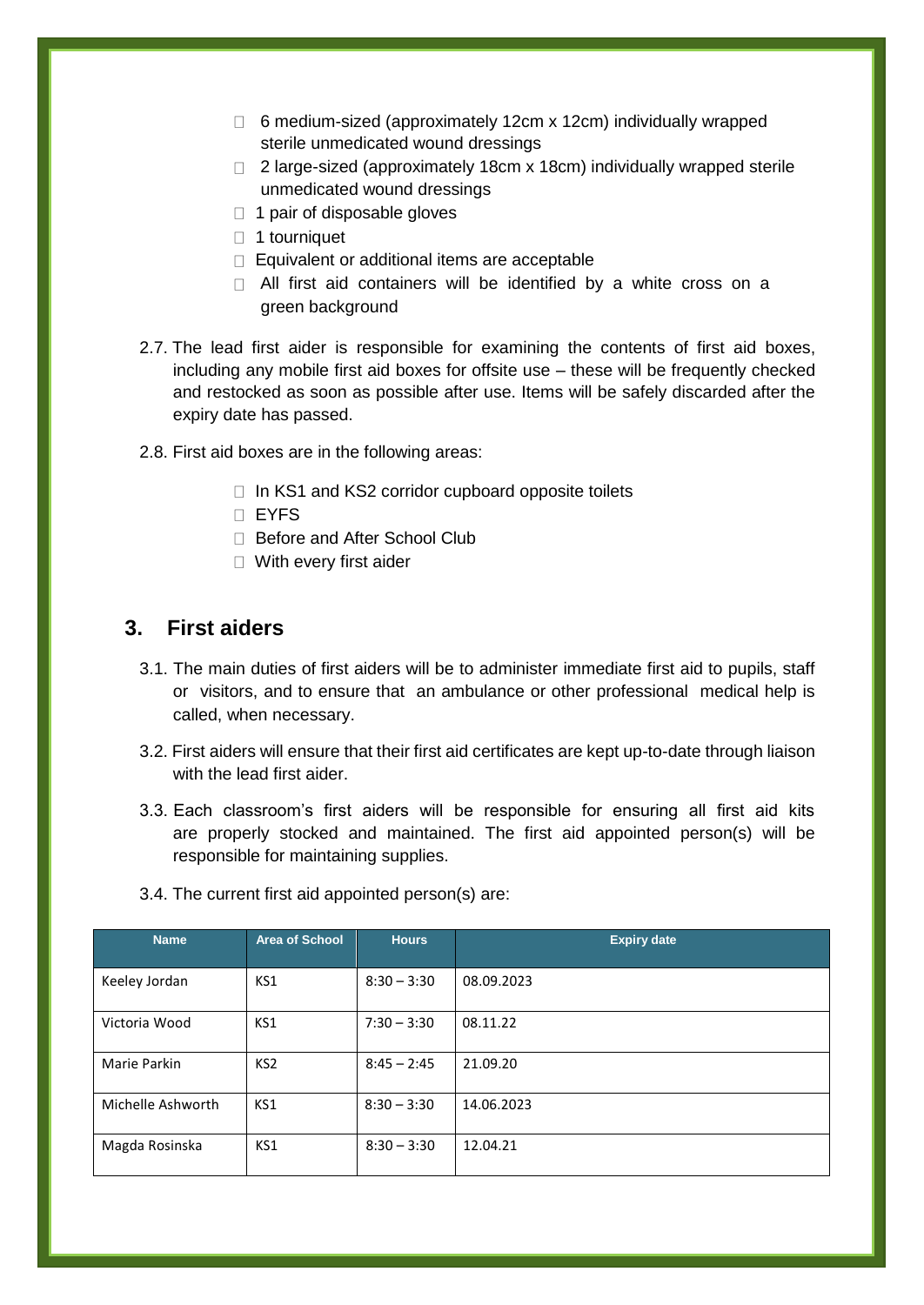| Paige Honey          | KS1                    | $8:30 - 1:15$                 | 12.12.21   |
|----------------------|------------------------|-------------------------------|------------|
| Samina Matloob       | KS <sub>2</sub>        | $8:45 - 11:45$                | 23.01.22   |
| Shelley Barrowclough | Pastoral               | $8:30 - 4:00$<br>7:30 to 8:30 | 30.04.22   |
| Marie Holt           | Before/After<br>School | 11:15 to 1:00<br>3:00 to 6:00 | 03.11.20   |
| Graham Broomhead     | Kitchen                | $7:00 - 2:30$                 | 01.02 2021 |

#### **4. Emergency procedures**

- 4.1. If an accident, illness or injury occurs, the member of staff in charge will assess the situation and decide on the appropriate course of action, which may involve calling for an ambulance immediately or calling for a first aider.
- 4.2. If called, a first aider will assess the situation and take charge of first aider administration.
- 4.3. If the first aider does not consider that they can adequately deal with the presenting condition by the administration of first aid, then they will arrange for the injured person to access appropriate medical treatment without delay.
- 4.4. Where an initial assessment by the first aider indicates a moderate to serious injury has been sustained, one or more of the following actions will be taken:
	- $\Box$  Administer emergency help and first aid to all injured persons. The purpose of this is to keep the victim(s) alive and, if possible, comfortable, before professional medical help can be called. In some situations, immediate action can prevent the accident from becoming increasingly serious, or from involving more victims.
	- $\Box$  Call an ambulance or a doctor, if this is appropriate after receiving a parent's clear instruction, take the victim(s) to a doctor or to a hospital. Moving the victim(s) to medical help is only advisable if the person doing the moving has sufficient knowledge and skill to move the victim(s) without making the injury worse.
	- $\Box$  Ensure that no further injury can result from the accident, either by making the scene of the accident safe, or (if they are fit to be moved) by removing injured persons from the scene.
	- $\Box$  See to any pupils who may have witnessed the accident or its aftermath and who may be worried, or traumatised, despite not being directly involved. They will need to be escorted from the scene of the accident and comforted. Younger or more vulnerable pupils may need parental support to be called immediately.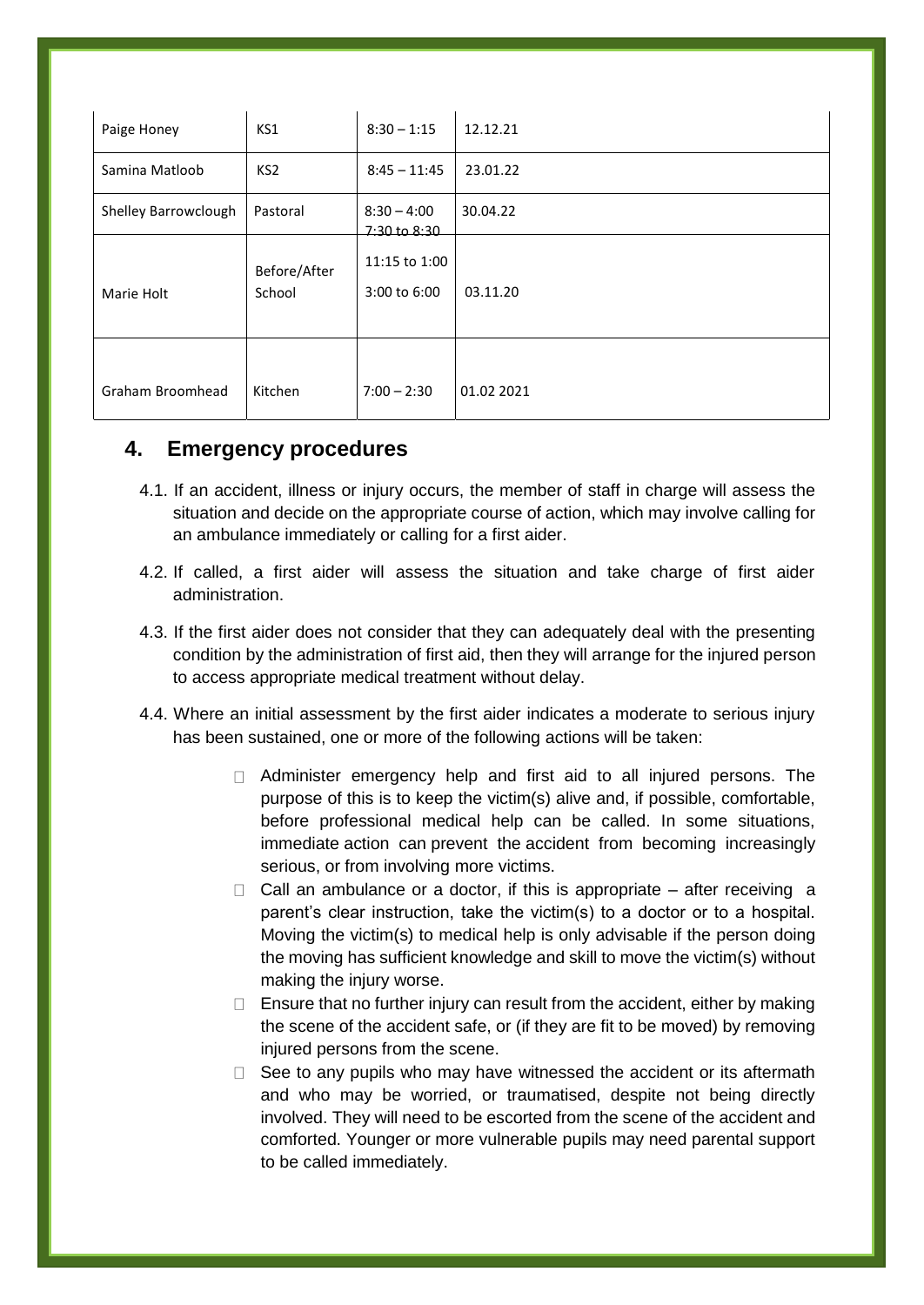- 4.5. Once the above action has been taken, the incident will be reported promptly to:
	- $\Box$  The headteacher.
	- $\Box$  The victim(s)'s parents.

4.6 Record the incident on the school's CPOMS if it is involving a child or on SIMS if it is involving a member of staff

#### **5. Reporting to parents**

- 5.1. In the event of incident or injury to a pupil, at least one of the pupil's parents will be informed as soon as practicable.
- 5.2. Parents will be informed verbally of any injury to the head, whether minor or major, and be given guidance on the action to take if symptoms develop.
- 5.3. In the event of a serious injury or an incident requiring emergency medical treatment, the office staff will telephone the pupil's parents as soon as possible.
- 5.4. A list of emergency contacts will be kept on SIMs.

#### **6. Offsite visits and events**

- 6.1. Before undertaking any offsite visits or events, the teacher organising the trip or event will assess the level of first aid provision required by undertaking a suitable and sufficient risk assessment of the visit or event and the persons involved.
- 6.2. For more information about the school's educational visits requirements, please see the Educational Visits and School Trips Policy.

#### **7. Storage of medication**

- 7.1. Medicines will always be stored securely and appropriately in accordance with individual product instructions, save where individual pupils have been given responsibility for keeping such equipment with them.
- 7.2. All medicines will be stored in the original container in which they were dispensed, together with the prescriber's instructions for administration, and properly labelled, showing the name of the patient, the date of prescription and the date of expiry of the medicine.
- 7.3. All medicines will be returned to the parent for safe disposal when they are no longer required or have expired.
- 7.4. An emergency supply of medication will be available for pupils with medical conditions that require regular medication or potentially lifesaving equipment, e.g. an EpiPen.
- 7.5. Parents will advise the school when a child has a chronic medical condition or severe allergy so that an IHP can be implemented and staff can be trained to deal with any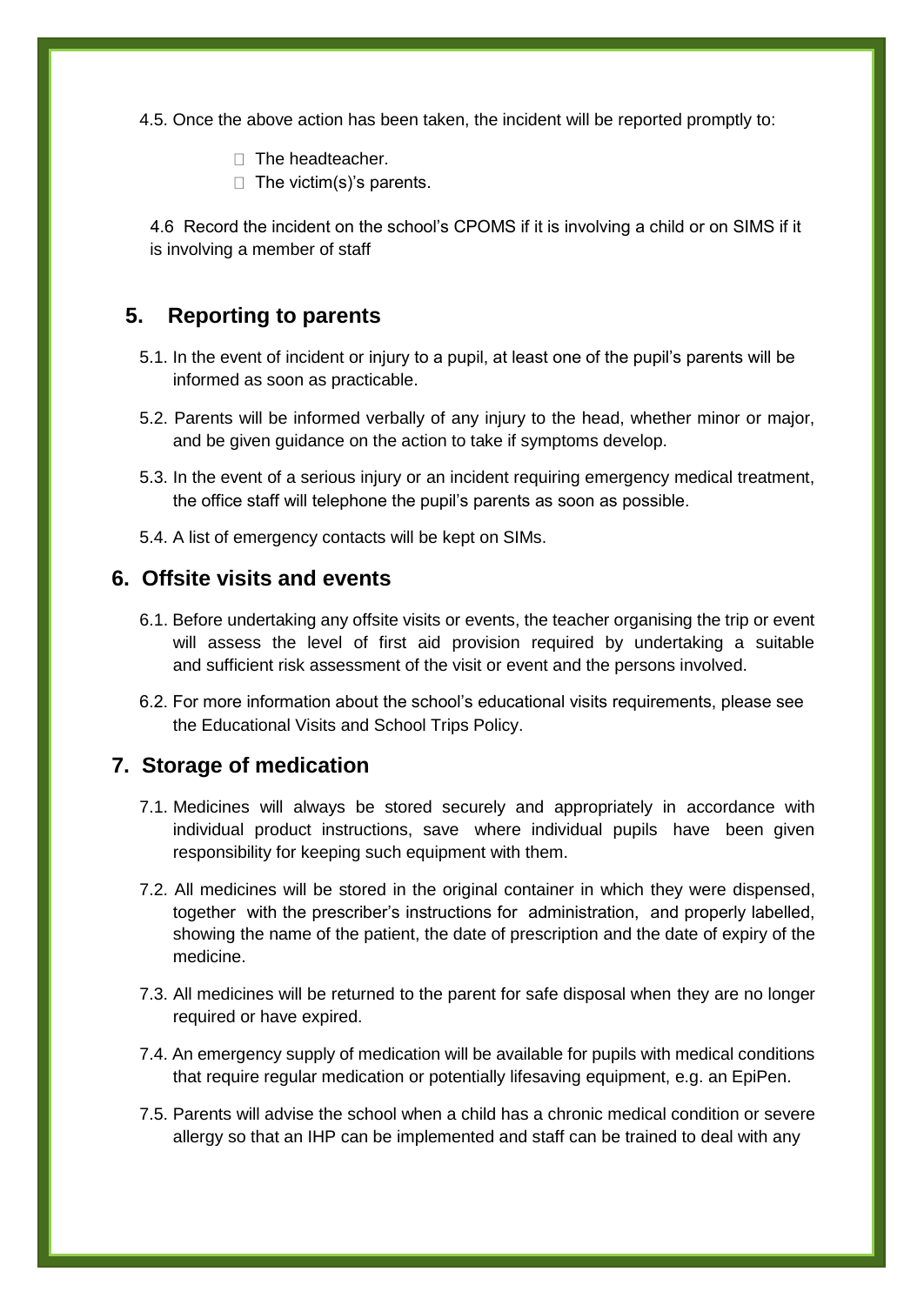emergency in an appropriate way. Examples of this include epilepsy, diabetes and anaphylaxis. A disclaimer will be signed by the parents in this regard.

#### **8. Illnesses**

- 8.1. When a pupil becomes ill during the school day, the parents will be contacted and asked to pick their child up as soon as possible.
- 8.2. A quiet area will be set aside for withdrawal and for pupils to rest while they wait for their parents to pick them up. Pupils will be monitored during this time.

#### **9. Allergens**

- 9.1. Where a pupil has an allergy, this will be addressed via the school's Allergen and Anaphylaxis Policy.
- 9.2. Where a pupil has an allergic reaction their parents will be contacted and asked to pick them up. Pupils will be monitored during this time.

#### **10. PPE**

- 10.1 In light of the Covid-19 pandemic these additional measures have been put in place:
- a) Single use PPE supplied for first aiders in first aid area gloves, face masks, visors, aprons, small disposable bags, specialist bins.
- b) Every first aider provided with their own face shield.
- c) First aiders will be trained in Infection Prevention Control, donning and doffing and informed and advised about using PPE.
- d) Handwashing to take place before and after donning and doffing in preparation for administering any first aid
- e) Close contact to only occur if necessary
- f) Regular order of PPE equipment will be monitored by the lead first aider and processed by the office.

#### **11. Consent**

Parents will be asked to complete and sign a medical consent form when their child is admitted to the school, which includes emergency numbers, alongside details of allergies and chronic conditions – these forms will be updated at the start of each school year.

Staff do not act 'in loco parentis' in making medical decisions as this has no basis in law – staff will always aim to act and respond to accidents and illnesses based on what is reasonable under the circumstances and will always act in good faith while having the best interests of the pupil in mind – guidelines will be issued to staff in this regard.